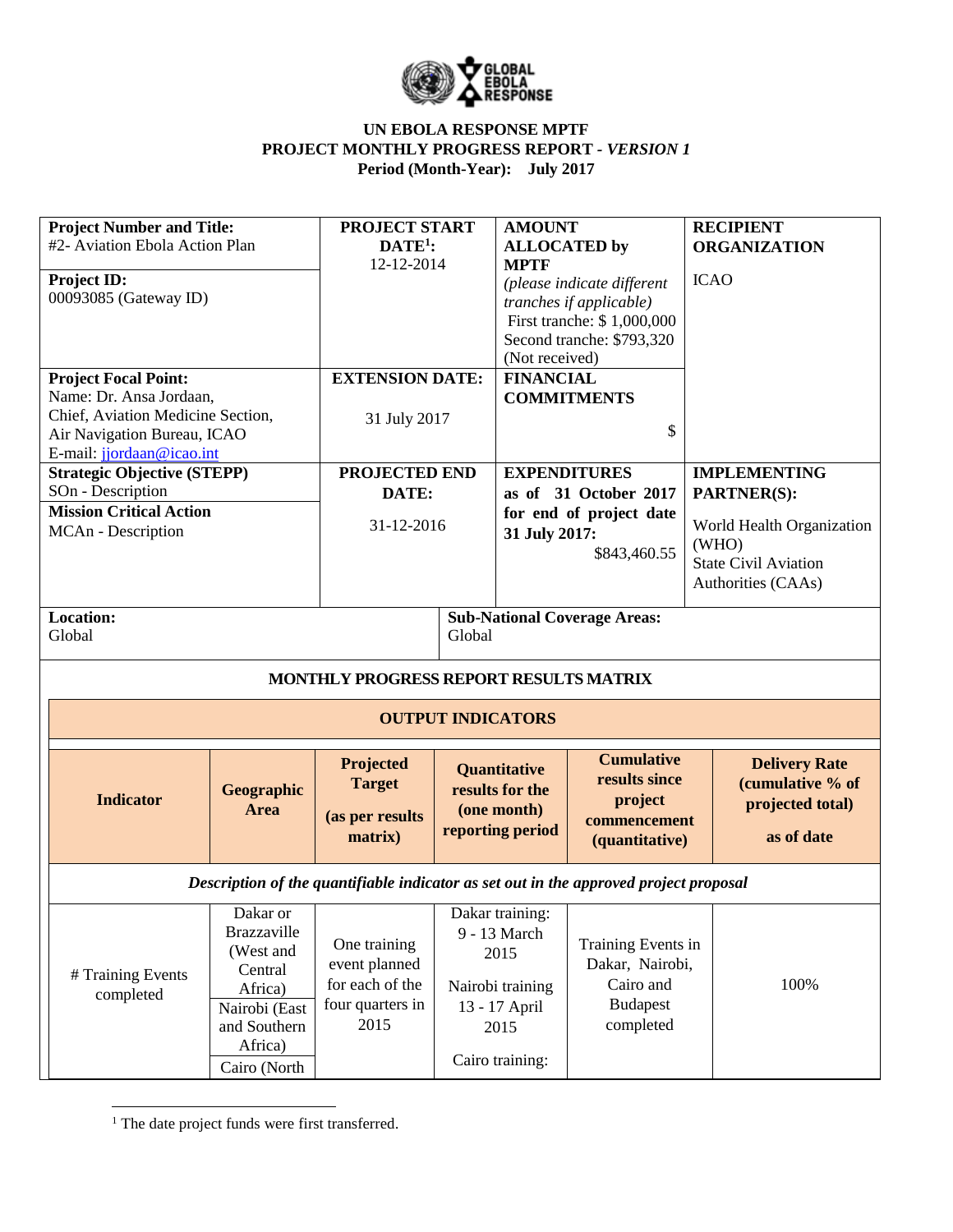

|                                                    | Africa and<br>Middle East)                                                                                                                                                |                                                              | 29 February $-3$<br>March 2016                                                                                                                                           |                                                                                                                               |      |
|----------------------------------------------------|---------------------------------------------------------------------------------------------------------------------------------------------------------------------------|--------------------------------------------------------------|--------------------------------------------------------------------------------------------------------------------------------------------------------------------------|-------------------------------------------------------------------------------------------------------------------------------|------|
|                                                    | Paris or<br>Copenhagen<br>(European<br>States)                                                                                                                            |                                                              | <b>Budapest</b><br>training:<br>10 - 14 October<br>2016                                                                                                                  |                                                                                                                               |      |
| # Training Events                                  | Cairo or<br>Doha                                                                                                                                                          | One training<br>event planned<br>for North<br>Africa/ Middle | Sudan regional<br>meeting training<br>$20 - 22$ Feb $2017$<br>Belarus regional<br>meeting training                                                                       | Training events in<br>Sudan, Belarus and                                                                                      | 100% |
| completed                                          | Europe                                                                                                                                                                    | East and one<br>event planned<br>for Europe                  | $12 - 14$ Jul 2017<br>Zambia regional<br>meeting training<br>24-28 Jul 2017                                                                                              | Zambia completed                                                                                                              |      |
|                                                    | Guinea<br>Bissau, Cote<br>d'Ivoire                                                                                                                                        | 2 States visits<br>Last quarter<br>2014                      | Completed<br>(funded by non-<br>MPTF sources)<br>Guinea Bissau,<br>Cote d'Ivoire                                                                                         | 2 State visits<br>completed                                                                                                   | 100% |
|                                                    | <b>Burkina</b><br>Faso, Mali                                                                                                                                              | 2 States visits<br>$1st$ quarter<br>2015                     | Completed<br>Burkina Faso,<br>Mali                                                                                                                                       | 2 State visits<br>completed                                                                                                   | 100% |
| # of State and Airport<br><b>Assistance Visits</b> | Guinea<br>Liberia<br>Sierra Leone<br>Nigeria<br>Senegal<br>Benin<br>Cameroon<br>Equatorial<br>Guinea<br>Democratic<br>Republic of<br>Congo<br>Ethiopia<br>Gambia<br>Ghana | 16 States visits<br>Initial<br>2015 & 2016                   | Guinea,<br>Liberia<br>Sierra Leone<br>Nigeria<br>Benin<br>Ghana<br>Togo<br>Gambia<br>Mauritania<br>Democratic<br>Republic of<br>Congo<br>Cameroon<br>Niger<br>Cabo Verde | 16 Initial State<br>visits completed<br>13 completed April<br>2015 to March<br>2017<br>3 completed April<br>2017 to July 2017 | 100% |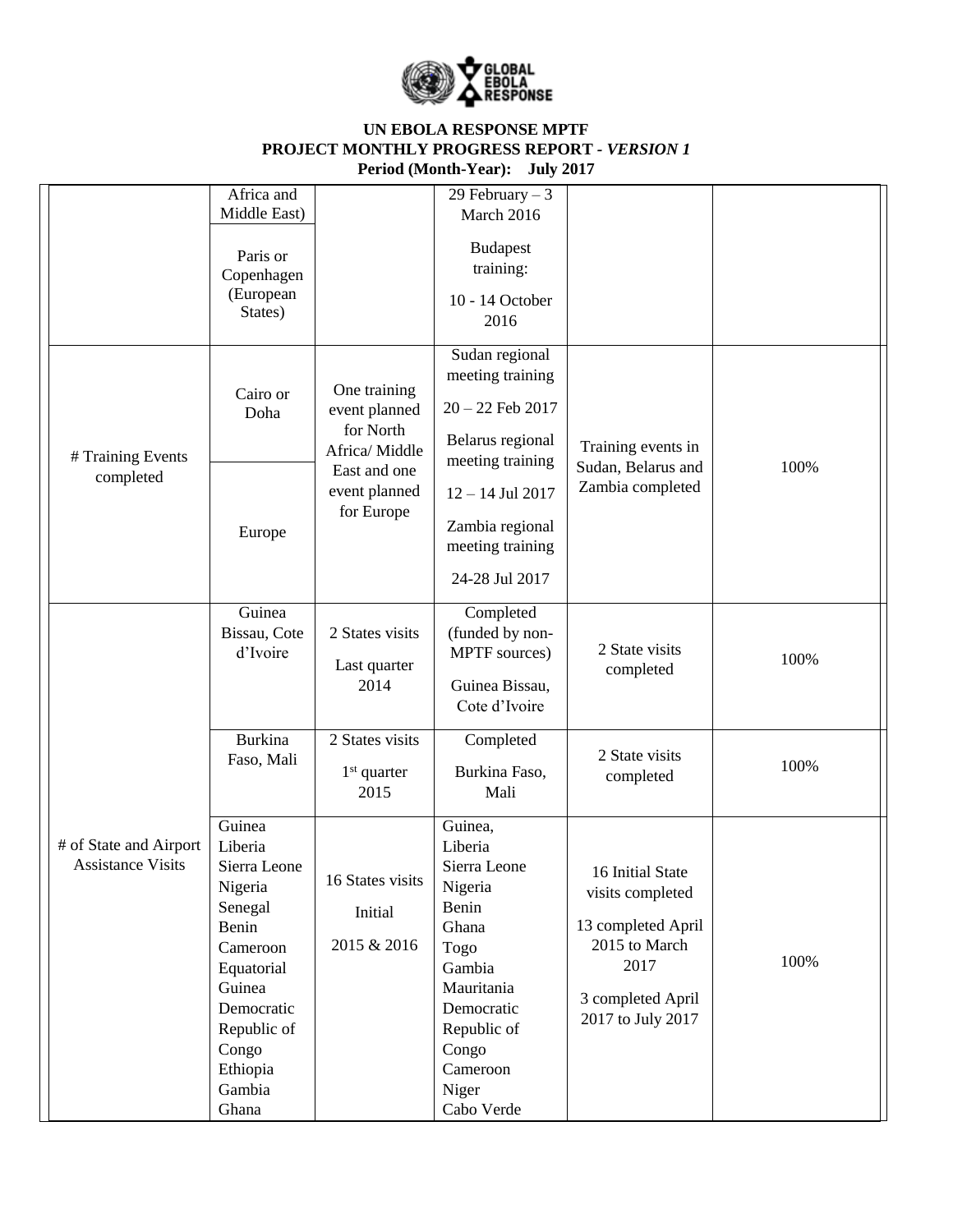

| Mauritania<br>Mozambique<br>Niger<br>Togo                       |                                             | Angola<br>Senegal                                                |                                                                                                                                                                                                                                                                              |     |
|-----------------------------------------------------------------|---------------------------------------------|------------------------------------------------------------------|------------------------------------------------------------------------------------------------------------------------------------------------------------------------------------------------------------------------------------------------------------------------------|-----|
| Guinea<br>Liberia<br>Sierra Leone<br>Mali<br>Nigeria<br>Senegal | 6 States visits<br>Follow up<br>2016 & 2017 | Nigeria<br>Guinee Conakry<br>Mali<br>Sierra Leone<br>Liberia     | 5 completed April<br>2017 to July 2017                                                                                                                                                                                                                                       | 83% |
| France, UK,<br>Belgium<br>Kenya,<br>Morocco,<br>UAE,<br>Turkey  | 7 States visits<br>(Postponed to<br>2017)   | Planned for when<br><b>African States</b><br>completed           | One visit was<br>conducted to<br>Atlanta airport,<br>US, that received a<br>number of Ebola<br>patients during the<br>Ebola outbreak.<br>Visits to Rwanda<br>and Kenya were<br>arranged, but both<br>were re-scheduled<br>on State request for<br>the second half of<br>2017 | 14% |
|                                                                 |                                             |                                                                  |                                                                                                                                                                                                                                                                              |     |
|                                                                 |                                             | <b>EFFECT INDICATORS</b> (if available for the reporting period) |                                                                                                                                                                                                                                                                              |     |
|                                                                 |                                             |                                                                  |                                                                                                                                                                                                                                                                              |     |

## **NARRATIVE**

**Situation Update** (*please describe critical changes, if any, in the situation that affect the project (1-2 paragraphs*))

- WHO (assisted by ICAO) hosted a regional training workshop in Ghana (Accra) from 8 10 May; with a second one being planned for 6 – 9 November 2017.
- The Europe regional meeting was hosted in Minsk, Belarus from 12 14 July 2017. It was well attended by 84 representatives from 26 European States (including States with multiple connection flights to Africa and States in Russia and Eastern Europe which has not been active in CAPSCA before. The meeting included a training event on "Public Health *Event Management in Aviation*" and information (as well as consulting with participants) on the online Technical Advisor Training package currently being developed by ICAO, WHO and the JAA TO.
- The Africa regional meeting was hosted in Livingston, Zambia from 24 28 July 2017. It was well attended by 126